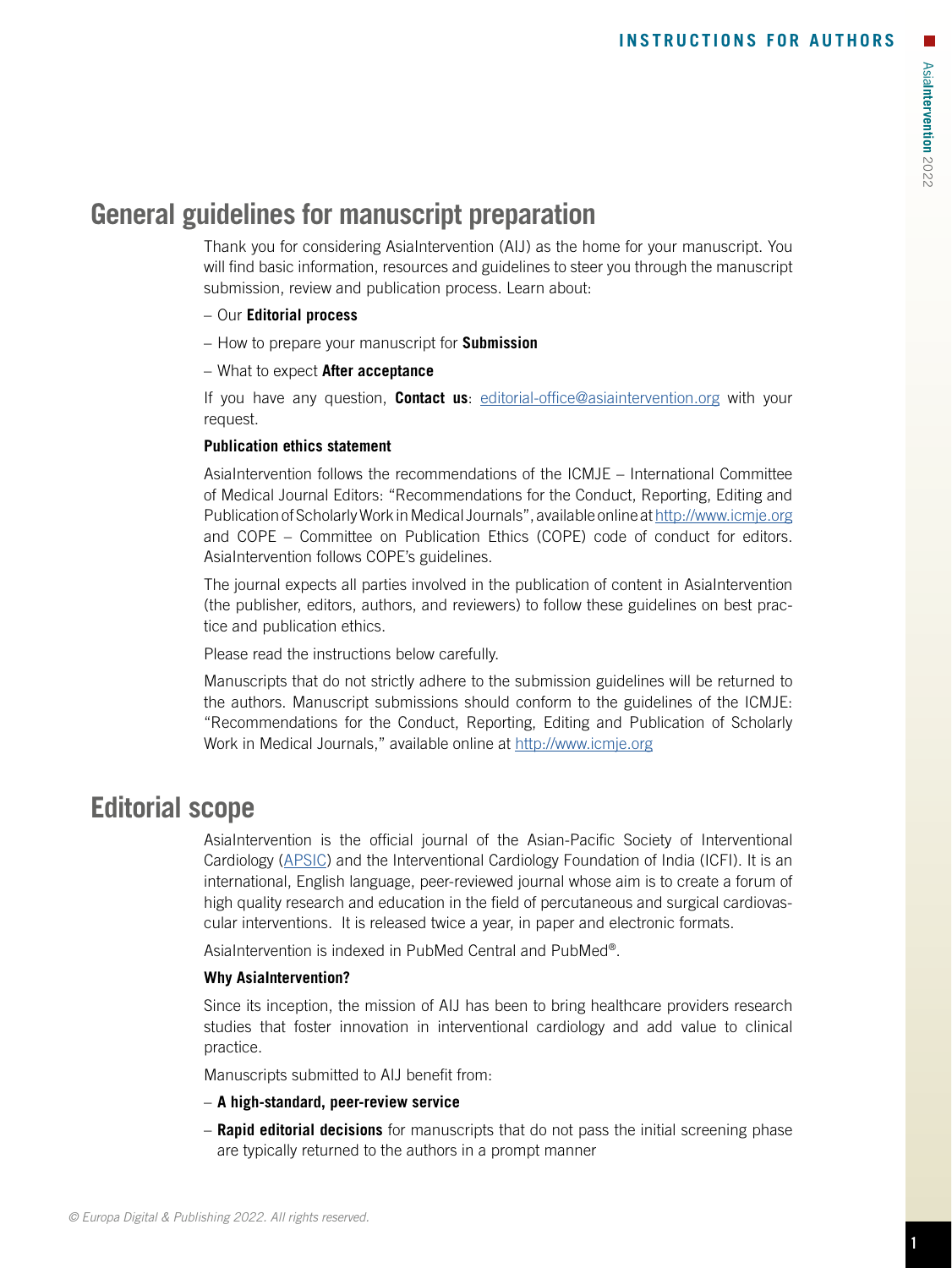Manuscripts accepted by AIJ benefit from:

- **Allocation to a print and online issue**
- **Prompt indexing** in PubMed Central and PubMed
- **Worldwide reach and visibility** through the vast media channels of AIJ, including PCRonline (website and newsletters), Facebook and Twitter, WeChat etc.

## **Submission options**

Articles can be submitted via Editorial Manager: <https://www.editorialmanager.com/aij>

AsiaIntervention article types may be unsolicited (submitted at author discretion via Editorial Manager System) or solicited (invited by the Editors).

**Invited or commissioned articles** – Expert reviews, editorials and viewpoints are usually solicited by the Editors prior to submission. Authors who are interested in proposing ideas for these types of articles may also send pre-submission enquiries via email to [editorial-office@asiaintervention.org](mailto:editorial-office%40asiaintervention.org?subject=) accompanied by a 250-word summary or synopsis of their proposal and the intended list of authors.

# **Article categories**

When sending either a new manuscript or a pre-submission email to AsiaIntervention, authors must identify the category type of their submission as described below.

All word count limits are intended for the text from the introduction to the conclusion, and they exclude abstract, figure legends, and table notes. For any text exceeding the words limit, upload of supplementary material is permitted. For some categories, a Central Illustration and/or a panel named "Impact on daily practice" is required.

# **AsiaIntervention publishes:**

- **Clinical research**
- **Translational research**
- **Meta-analysis**
- **Expert review**
- **Trial design**
- **Research correspondance**
- **Editorial**
- **Viewpoint**
- **Interventional flashlight**
- **Letter to the editor and replies**

| <b>Manuscript type</b>              | <b>Word count</b><br>(Introduction to Conclusion) | <b>Abstract type</b>                                                        | <b>Maximum</b><br>references | <b>Maximum</b><br>display items | <b>Central</b><br>illustration |
|-------------------------------------|---------------------------------------------------|-----------------------------------------------------------------------------|------------------------------|---------------------------------|--------------------------------|
| <b>Clinical research</b>            | Up to 3,500 words                                 | - Structured abstract<br>- Condensed abstract<br>- Impact on daily practice | Up to 30                     | Unlimited                       | <b>YES</b>                     |
| <b>Translational</b><br>research    | Up to 3,500 words                                 | - Structured abstract<br>- Condensed abstract<br>- Impact on daily practice | Up to 30                     | Unlimited                       | <b>YES</b>                     |
| Meta-analysis                       | Up to 3,500 words                                 | - Structured abstract<br>- Condensed abstract<br>- Impact on daily practice | Up to $40$                   | Unlimited                       | <b>YES</b>                     |
| <b>Expert review</b>                | Up to 3,500 words                                 | - Unstructured abstract<br>- Condensed abstract                             | Up to $40$                   | Unlimited                       | <b>YES</b>                     |
| <b>Trial design</b>                 | Up to 2,500 words                                 | - Unstructured abstract<br>- Condensed abstract                             | Up to 30                     | Unlimited                       | N <sub>O</sub>                 |
| Research<br>correspondence          | Up to 800 words                                   |                                                                             | Up to 5                      | 1                               | N <sub>O</sub>                 |
| <b>Editorial</b>                    | Up to 1,000 words                                 |                                                                             | Up to 10                     | 1                               | N <sub>O</sub>                 |
| Viewpoint                           | Up to 1,250 words                                 |                                                                             | Up to 5                      | 1                               | N <sub>O</sub>                 |
| Interventional<br>flashlight        | Up to 500 words                                   |                                                                             | Up to 5                      | 1                               | N <sub>O</sub>                 |
| Letter to the editor<br>and Replies | Up to 500 words                                   |                                                                             | Up to $5$                    | None                            | N <sub>O</sub>                 |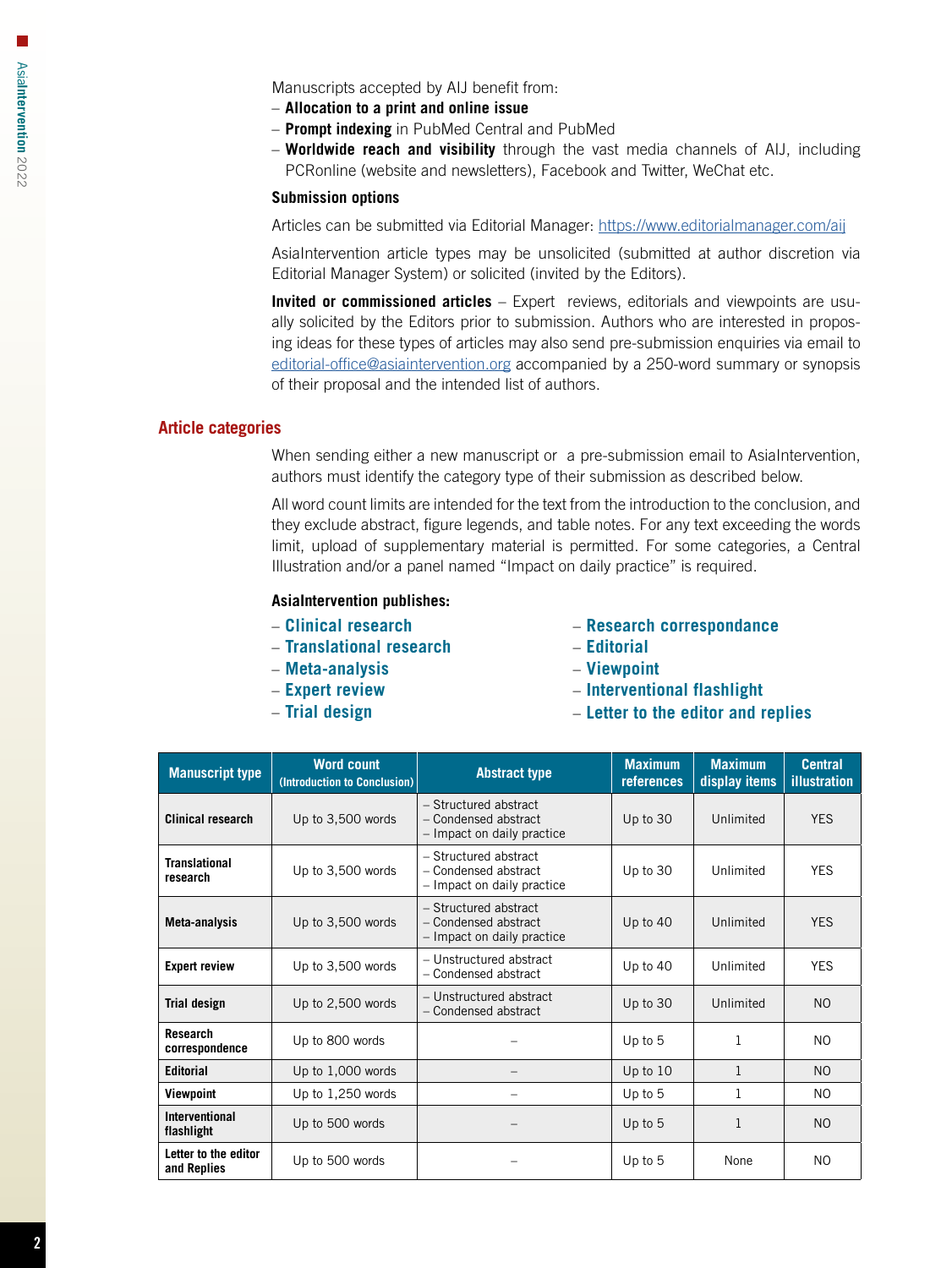# **CLINICAL RESEARCH**

This type of article includes original randomised or large observational studies (preferably case-controlled) based on cohorts of subjects or patients. The Editors will assign higher priority to articles of high methodological quality that address original questions with direct practical implications. This includes subgroup analyses from large-scale randomised clinical trials if they are pre-specified. Conversely, they will assign lower priority to observational studies that are not case-controlled and to *post hoc* subgroup analyses from prior studies that lack novelty and do not convey significant additional information. Case studies and reports are not acceptable in this category. AIJ advises authors to follow the **guidelines for their study type** available on the website [Equator](http://www.equator-network.org/) [Network.](http://www.equator-network.org/) All clinical trials should follow the [CONSORT guidelines](http://www.consort-statement.org/) and such papers must be accompanied by a CONSORT table indicating compliance with these reporting standards and a statement on ethical approval. All trials should be registered prospectively in [www.clinicaltrials.gov](http://www.clinicaltrials.gov) and such papers should include the registration number. Reporting of observational studies should follow the [STROBE guidelines.](https://www.strobe-statement.org/)

# **TRANSLATIONAL RESEARCH**

This type of article includes high-quality experimental studies (e.g., bench testing or conducted in animals, *ex vivo* or *in vivo*) with results that have direct clinical translation or implication for future research. All animal studies should follow the [ARRIVE guidelines](http://www.nc3rs.org.uk/arrive-guidelines).

#### **META-ANALYSIS**

This type of article includes meta-analyses of randomised clinical trials (with observational data included only if statistically adjusted) that adhere to international standards. The Editors will assign higher priority to timely individual patient data meta-analyses and meta-analyses that address meaningful and original clinical questions, summarise high-quality data and apply a number of appropriate sensitivity analyses to explore sources of heterogeneity. Submission of duplicate or overlapping meta-analyses is discouraged and, when previous meta-analyses on the topic exist, differences and improvements need to be listed in the cover letter and in the text. Submission of meta-analyses based on small-scale studies and/or low-quality data is discouraged. Submission of the PRISMA (Preferred Reporting Items for Systematic Reviews and Meta-Analyses) checklist [\(http://www.prisma-statement.org](http://www.prisma-statement.org)) is required as supplementary material. Registration in the [PROSPERO](https://www.crd.york.ac.uk/prospero/) database is encouraged and represents a criterion of priority. Extensions of PRISMA recommendations for network (PRISMA-NMA) and individual patient data meta-analyses (PRISMA-IPD) must be followed when these types of meta-analysis are conducted. Guidelines for Meta-Analyses and Systematic Reviews of Observational Studies (MOOSE) must be followed in meta-analyses of observational studies.

#### **EXPERT REVIEW**

An expert review is a article written by one or more key opinion leaders covering a broad topic of interest.The review state facts, discusses details, explain reasoning, and justify the experts' conclusions and opinions. The Editors will assign higher priority to timely documents that inform clinical practice and represent the consensus of multiple international scientific societies

# **TRIAL DESIGN**

This type of article includes study designs complementing the publication of large-scale randomised trials registered in clinicaltrials.gov or similar online databases. Study protocols of small-scale and/or translational or pilot studies are not acceptable in this category. This category type must be submitted along with the correct CONSORT table.

#### **RESEARCH CORRESPONDENCE**

This type of article includes original investigation fulfilling the criteria for an original clinical or translational research paper but in a condensed format. It may occur that authors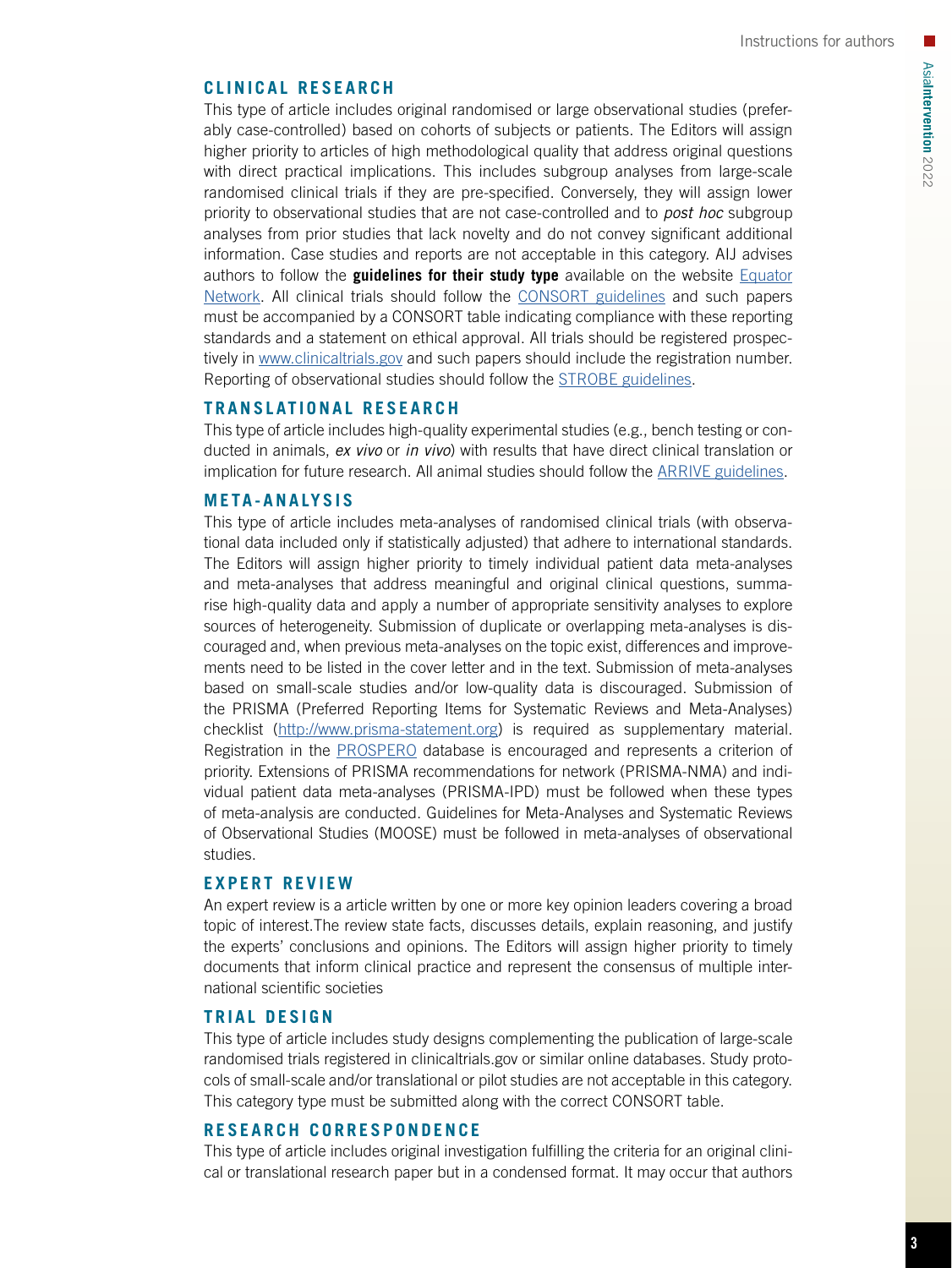of full length original clinical or translational research papers are asked to reshape their article in the form of a Research correspondence.

# **EDITORIAL**

This type of article includes solicited commentaries of articles published in the Journal. The Editors encourage a critical appraisal of the commented articles and perspectives on directions for the field. Invited authors will receive specific instructions and timelines.

# **VIEWPOINT**

This type of article includes authoritative perspectives on interventional topics in a brief, accessible style. The Editors will assign higher priority to articles of relevant and contemporary interest. These articles are usually by invitation, but proposals are admitted in the form of email. The proposal will be discussed by the Editors and, if it is considered acceptable, a formal invitation will follow. All viewpoints are subject to external peer review.

#### **INTERVENTIONAL FLASHLIGHT**

The goal of this type of article is to present a memorable finding in interventional cardiology, together with an exceptional, high-quality image and description. Although often presented within the context of a case, the image is not intended to be a vehicle for case reports. The Editors will evaluate this striking and illustrative clinical image before the review process. Authors are encouraged to submit additional moving images, which will appear online.

# **LETTER TO THE EDITOR AND REPLIES**

This type of article includes a comment on a specific manuscript that has appeared in AsiaIntervention. If the letter is accepted for publication, a reply from the authors of the original paper will be sought and the letter will be published along with the reply. Should the original authors decline to reply, the editorial board may decide to proceed with publication of the letter without a reply.

#### Manuscript organisation

Please bear in mind the following steps for a smoother submission process.

- **Step 1:** Choose a suitable **Article category**, read the AIJ **Editorial policies** and explore the option of a pre-submission email.
- **Step 2**: Prepare your submission by following the **Submission checklist** below and the **Formatting**
- **Step 3**: Submit your manuscript using the AsiaIntervention online submission system

#### **Submission checklist**

The following items are required for submission (see the **Manuscript contents** section for additional details).

- **1. Cover letter** (not required for solicited submissions).
- **2. Rebuttal letter** (required only for revisions or transfers).

# **3. Title page**

- a. Title (as short and concise as possible. The Editors may ask for edits to improve clarity and as per the Journal's house style if the manuscript is accepted).
- b. Running title (≤7 words or 50 characters including spaces).
- c. Word count (see article categories for details on the maximum word count allowed for each type of article).
- d. Author names followed by their academic qualifications
- e. Authors affiliations.
- f. Author and funding disclosures.
- g. Contact details of the corresponding author (postal address, email, and Twitter handle, if available).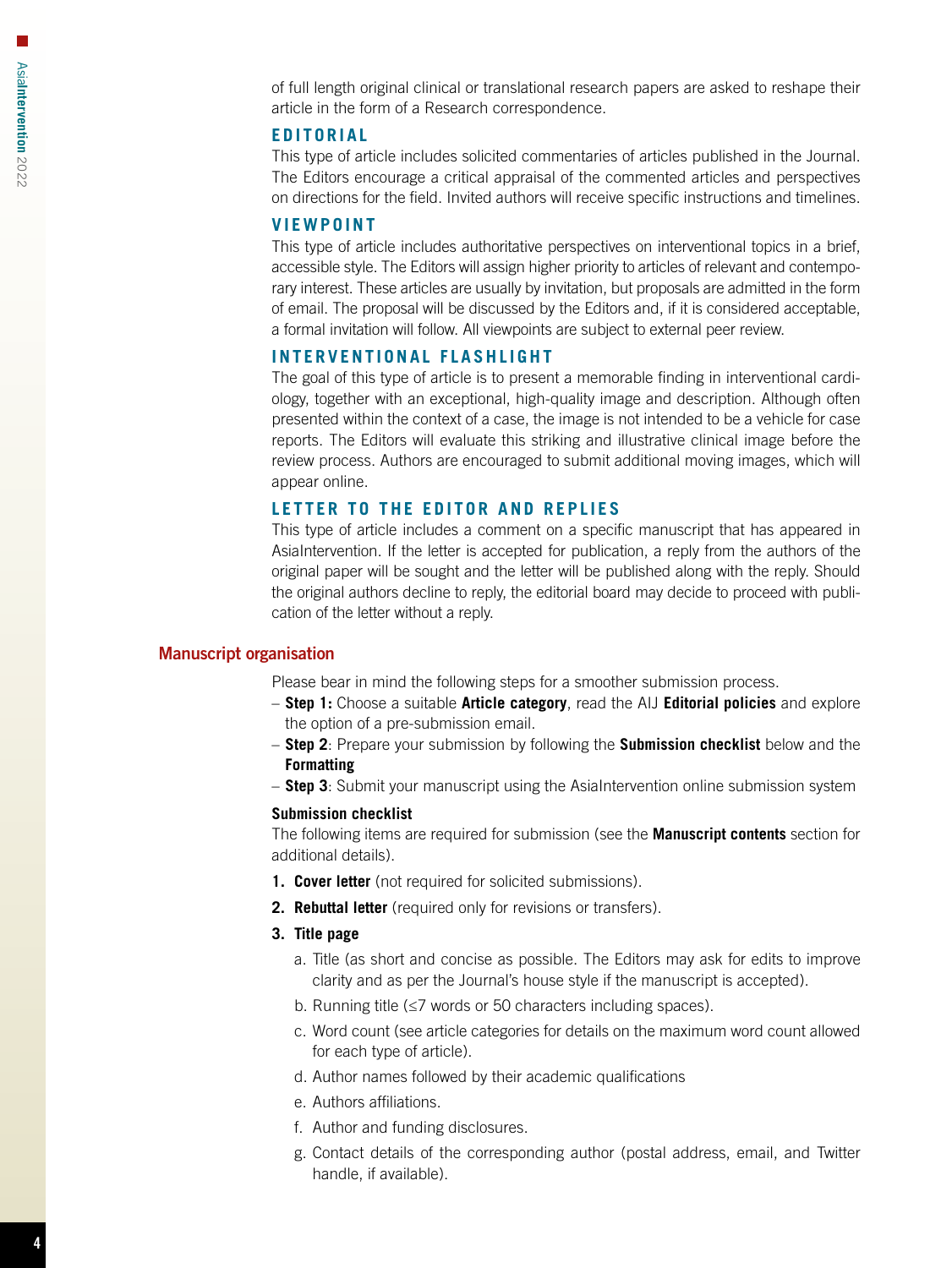- **4. Abstract** (≤250 words, structured for original Clinical research articles, Translational research articles, Meta-analyses; unstructured for Expert reviews, Trial design papers; not required for Research correspondence, Editorials, Viewpoints, Interventional flashlights).
- **5. Keywords** (3 to 6).
- **6. Abbreviations and acronyms**
- **7. Condensed abstract** (≤100 words, not required for Research correspondence, Editorials, Viewpoints, Interventional flashlights).
- **8. Text**
- **9. Acknowledgements**
- **10. Impact on daily practice** (≤125 words, not required for Expert reviews, Trial design papers, Research correspondence, Editorials, Viewpoints, Interventional flashlights).
- **11. References**
- **12. Figure titles and legends**
- **13. Tables** (each on a separate page).
- **14. Figures** (and Central illustration, if required).

# **15. Supplementary material**

# **Formatting**

Prepare your manuscript text using a Word processing package (save as .doc / .docx). Submissions in PDF are not permitted. Oxford (UK) English style and spelling should be used. Use a Times New Roman or Calibri 12-point font with 1-inch margins. The title page, abstract(s) and keywords should be single-spaced. The remaining text should be double-spaced. Page and line numbering should begin with the title page. The number of tables, figures and references should be appropriate for the manuscript content (see **Article categories**). Tables must also be submitted in Word format (JPEG format is not acceptable). If the text exceeds the recommended word count, the Editors reserve the right to decline the submission for peer review.

# Manuscript contents

Manuscript submissions should conform to the guidelines set forth in the "Recommendations for the Conduct, Reporting, Editing and Publication of Scholarly Work in Medical Journals (ICMJE Recommendations)", available online at [http://www.icmje.org/](http://www.icmje.org/recommendations/) [recommendations/](http://www.icmje.org/recommendations/).

The manuscript contents must follow the specifications below. After submission, the Editorial Office will perform a preliminary technical check and, if these instructions are not adhered to, the Authors will be asked to make appropriate corrections before the manuscript is considered for review.

# **Manuscript content**

- **Cover letter**
- **Title page**
- **Abstract**
- **Keywords**
- **Condensed abstract**
- **Abbreviations and acronyms**
- **Main text**
- **Acknowledgements**
- **Impact on daily practice**
- **References**
- **Figure legends**
- **Tables**
- **Figures, line drawings and graphs**
- **Central illustration**
- **Supplementary material**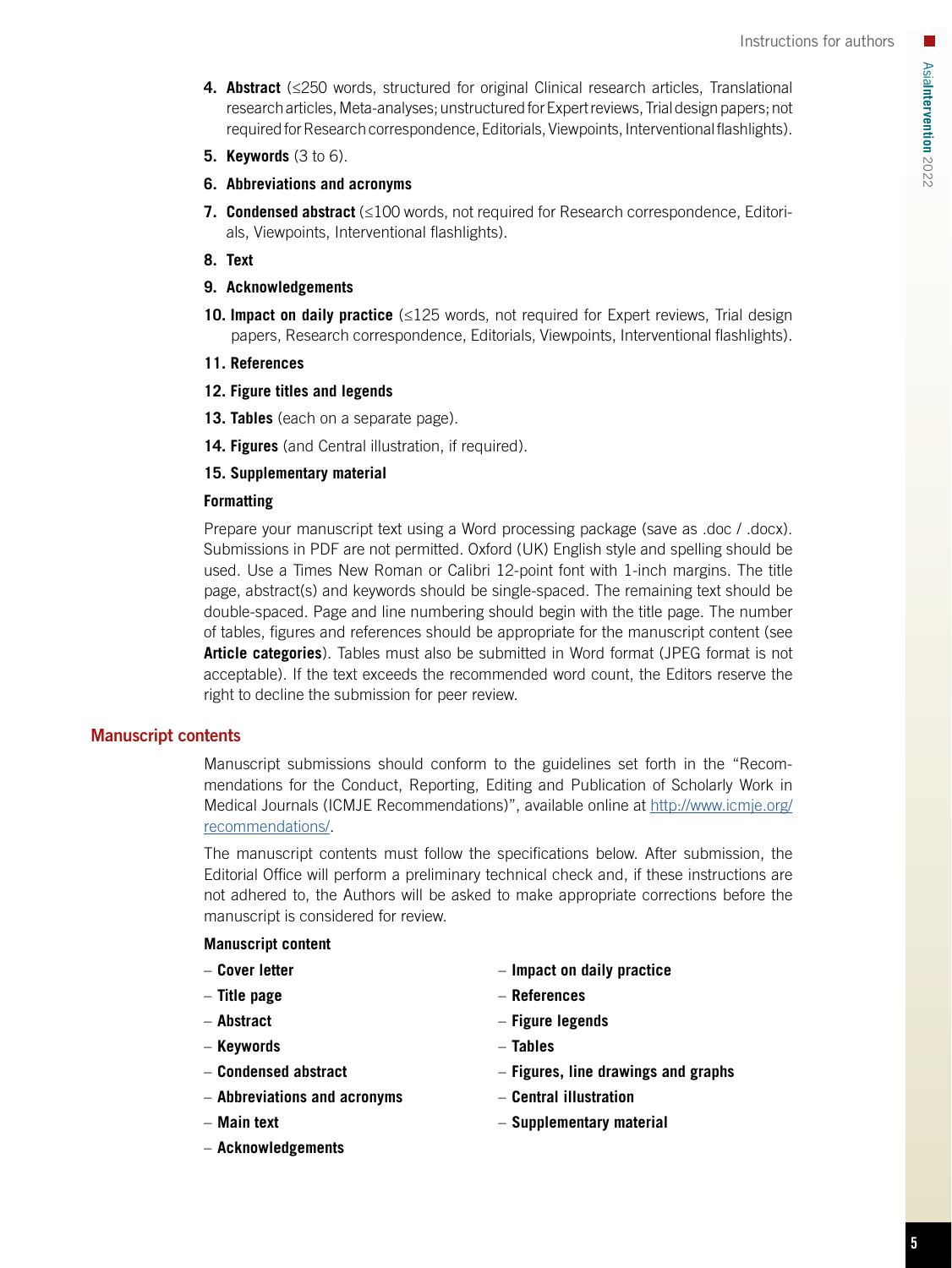#### **Prepare your submission**

**Cover letter.** Manuscripts must be accompanied by a cover letter. A corresponding Author should be designated and specified in the cover letter. All editorial communications and submission queries will be sent to this Author. Please read the **Authorship policy** before submission and note that authorship and affiliation will not be changed after acceptance. Cover letters should specify concisely the significance of the paper, the novelty of the message, the relation to daily practice and the incremental value compared with the existing literature. The authors should briefly summarise the strengths of the article and why they feel it is relevant to AIJ and worthy of publication. Cover letters must include the following 4 ICMJE statements: 1) the paper is not under consideration elsewhere; 2) none of the paper's contents have been published previously; 3) all authors have read and approved the manuscript; 4) the full disclosure of any potential conflicts of interest or that no such relationship exists. Exceptions must be explained. If there is no conflict of interest, this should also be stated in the cover letter.

**Title page.** Include the full title (preferably no more than 15 words), authors' names (first name, middle initial, and surname) with qualifications (e.g., MD, PhD), total word count, and a running title of no more than 7 words or 50 characters including spaces. List the departments and institutions to which the authors are affiliated, and indicate the specific affiliations if the work is generated from more than one institution (use superscript numbers 1, 2, 3, 4, and so on, after each author's name, before the degree(s)/qualification(s) and before the list of affiliations).

*Conflict of interest statement* – All authors of a paper must make a formal disclosure of any financial associations that might pose a conflict of interest in connection with the submitted article at the time of submission. The Corresponding Author should collect and upload an *ICMJE* form for each author and will be asked to upload them with the manuscript after the first round of revision, if applicable. The corresponding author is responsible for making sure that in the paper itself the "Conflict of interest statement" corresponds to the information provided on the individual [ICMJE forms](https://www.pcronline.com/email/doc-pdf/coi_disclosure_author.pdf) submitted by the authors. If none of the authors has a conflict of interest, please state this clearly. If one or more of the authors have declared a conflict of interest, the remaining authors must state clearly that they have no conflicts of interest to declare. Examples of possible conflicts are: consultancies, corporate appointment, stock ownership or other equity interest or patent-licensing arrangements. The manuscript will be sent back to the authors if the conflict of interest statement of each author is not indicated in the original submission. The manuscript will be sent back to the authors if one or more of the [ICMJE forms](https://www.pcronline.com/email/doc-pdf/coi_disclosure_author.pdf) are missing at the second round of review of the manuscript.

*Address for correspondence* – Under the heading "Address for correspondence", give the full name and complete postal address of the author to whom communications, galley proofs and reprint requests should be sent. Also provide telephone number(s), an email address and a Twitter handle (if available) for the corresponding author.

**Abstract.** If you are submitting original Clinical or Translational Research articles, or Meta-Analyses, provide a structured abstract of no more than 250 words, presenting essential data in 5 paragraphs introduced by separate headings in the following order: Background, Aims, Methods, Results, and Conclusions. All data in the abstract must also appear in the manuscript text or tables. If you are submitting an Expert Review or a Trial Design paper, provide an unstructured abstract of no more than 250 words. An abstract is not required for Research Correspondence, Editorials, Viewpoints, Interventional Flashlights and Letters to the Editor.

**Keywords.** Please provide 3 to 6 keywords for indexing purposes. These keywords must be an exact match to those you have entered in editorial manager.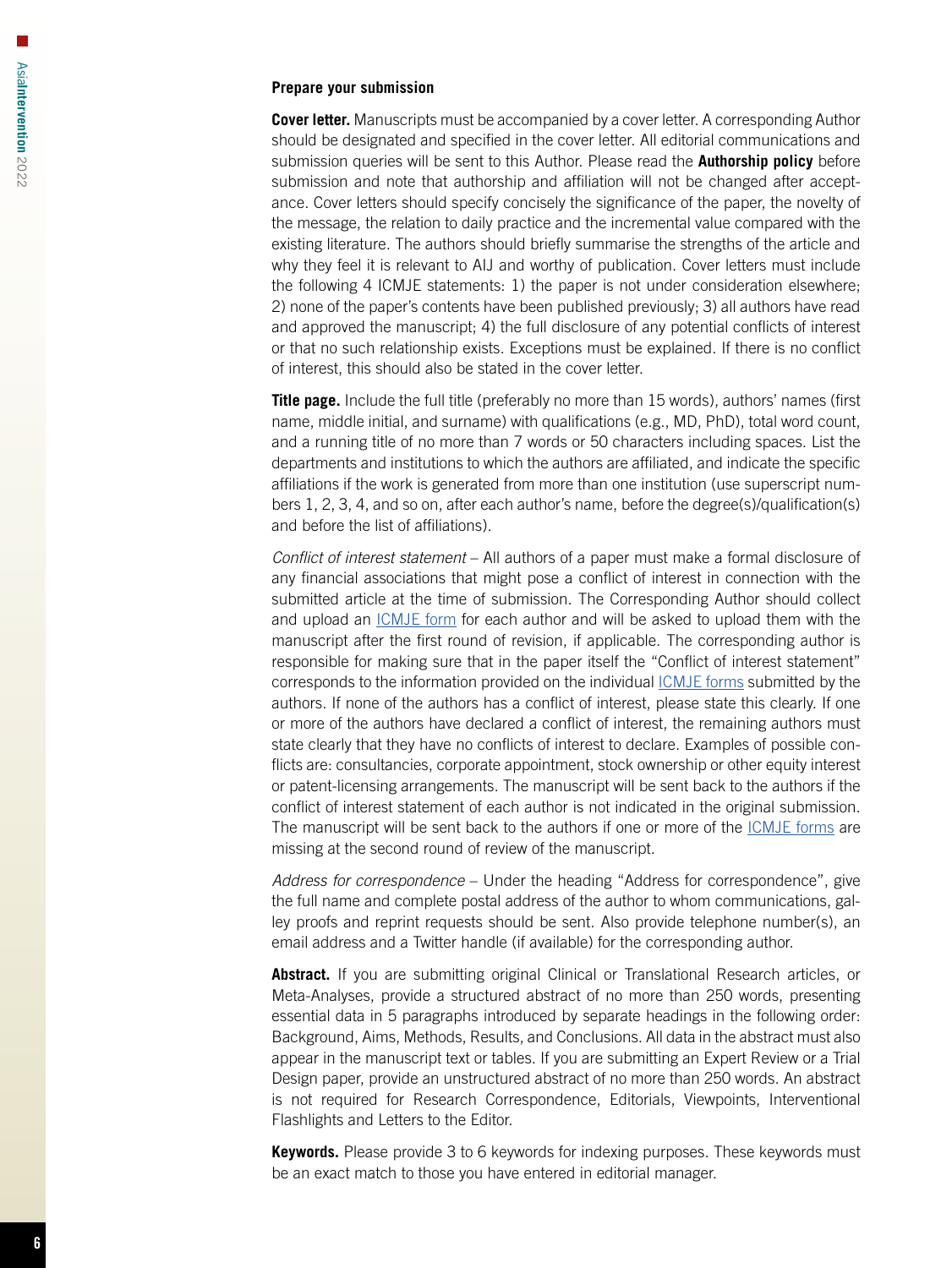**Condensed abstract.** A condensed abstract is required only for submission of original Clinical Research articles, Translational Research articles and Meta-Analyses to stress the main implications. The condensed, unstructured abstract should be no more than 100 words long. All data in the condensed abstract must also appear in the manuscript text or tables.

**Abbreviations and acronyms.** Please provide a list of selected abbreviations that recur at least 5 times in the text along with their definitions. Please define in the text itself each abbreviation and/or acronym once at their first appearance in the text.

**Text.** All text from the Introduction to the end of the manuscript should be double-spaced. Page numbering should start with the Title page. The text for original Clinical Research, Translational Research, Meta-Analyses and Research Correspondence should be structured as Introduction, Methods, Results, Discussion, Conclusions. Use of headings and subheadings (e.g., patient population, study endpoints, statistical analysis, limitations, etc.) is encouraged. Every reference, figure, and table should be numbered in the text according to order of mention.

**Acknowledgements.** This section is intended to acknowledge briefly the contributions of individuals who do not qualify for Authorship but provided significant help in the conduct of the study or the writing of the article.

**Impact on daily practice.** This section is required only for submission of original Clinical Articles, Translational Research articles and Meta-analyses. In a short paragraph of no more than three short sentences (i.e., no more than 125 words or 900 characters including spaces), the Authors are asked to explain the clinical significance or translation of their article, underlying the take-home message that they believe the reader should retain.

**References.** References in the main body of the article/text must be cited using superscript Arabic numerals and numbered consecutively in the order in which they are cited in the text. References should be placed after and not before sentence punctuation. The reference list should be typed double-spaced on pages separate from the text. Do not cite personal communications, abstracts, oral presentations, manuscripts in preparation, or other unpublished data in the references; however, these may be included in the text in parentheses.

| <b>Citation type</b>              | <b>Format</b>                                                                                                                                                                                               | <b>Example</b>                                                                                                                                                                                                                                                | <b>Notes</b>                                                                   |
|-----------------------------------|-------------------------------------------------------------------------------------------------------------------------------------------------------------------------------------------------------------|---------------------------------------------------------------------------------------------------------------------------------------------------------------------------------------------------------------------------------------------------------------|--------------------------------------------------------------------------------|
| Periodical                        | #. Author of artide AA, Author of<br>artide BB, Author of article CC.<br>Article title, Journal's abbreviated<br>title in italics. Year; vol: page<br>number(s)                                             | 1. Milasinovic D. Stankovic G. Towards<br>a common pathway for the treatment<br>of left main disease: contemporary<br>evidence and future directions.<br>AsiaIntervention. 2021;7:85-95.                                                                      | No et al citations will be<br>accepted – please list<br>authors names in full. |
| Chapter in a book                 | #. Author of artide AA, Title of<br>chapter or part. In Editor A,<br>Editor B, editors. Title: subtitle of<br>book. Edition (if not the first).<br>Place of publication: Publisher:<br>Year. p.page numbers | 2. Ford. HL, Sdafani RA, Degregori J.<br>Cell cyde regulatory cascades in:<br>Stein GS, Pardee AB, editors. Cell<br>cycle and growth control: bio-<br>molecular regulation and cancer.<br>2 <sup>nd</sup> ed. Hoboken, NJ, USA: Wiley-Liss;<br>2004. p.42-67. |                                                                                |
| <b>Book</b>                       | #. Author (s) AA, Title: subtitle.<br>Edition (if not the first). Vol. (if not<br>a multi-volume work). Place of<br>publication: Publisher: Year.p.page<br>number(s) (if appropriate)                       | 3. Lawhead JB, Baker MC.<br>Introduction to veterinary science.<br>Clifton Park, NY, USA: Thomson<br>Delmar Learning; 2005.                                                                                                                                   |                                                                                |
| Online media/<br>webpage citation | #. Author (s) AA, Title of webpage.<br>Title of website. Publisher, URL<br>address (last access date)                                                                                                       | 4. Lopez-Jimenez F. Healthy heart for<br>life: Avoiding hear disease. Mayo Clinic.<br>https://www.maclinic.org/diseases-<br>conditions/heart-disease/expert-answers/<br>healthy-heart/faq-20057842 (accessed<br>July 12,2020).                                |                                                                                |

References listed at the end of the article/text must appear in the following format: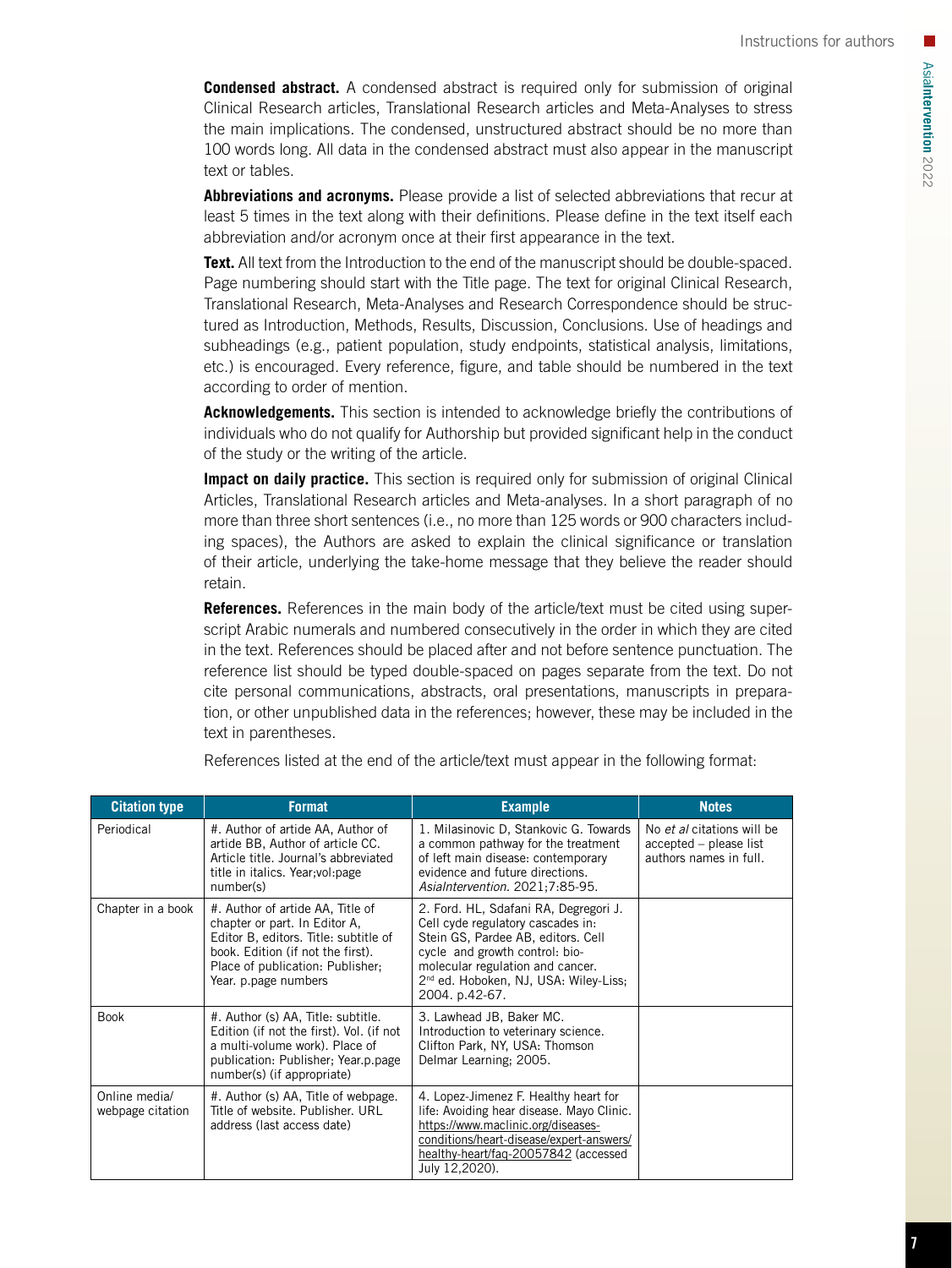**Figure legends.** Figure legends should be typed double-spaced on pages separate from the text. Figures must correspond with the order in which they are mentioned in the text. A Figure legend is made of the Figure title (in bold) and the subsequent description or explanation. If the Figure is composed of panels, each panel should be described in the legend. All abbreviations used in the Figure should be identified either after their first mention in the legend or in alphabetical order at the end of each legend. All symbols used must be explained. If previously published figures are used, written permission from the original publisher is required.

**Tables.** Tables must be submitted in Word document format only. Do not use images for tables (for example: .jpeg format, screenshots and other image formats). Tables must have the Table number and title clearly indicated. Explanatory notes below the Table are encouraged. Tables must be cited in numerical order in the text. Tables should be self-explanatory, and the data presented in them should not be duplicated in the text or figures. All abbreviations used within the tables must be listed in alphabetical order in a footnote appearing beneath the Table. Tables must be numbered using Arabic numerals both within the text and in the accompanying captions. Label Tables carefully when submitting. If previously published Tables are used, written permission from the original publisher is required.

**Figures, line drawings and graphs.** The number of submitted figures should be appropriate to avoid redundancy and promote clarity. There is no fee for the publication of colour figures. Lettering should be of sufficient size to be legible after reduction for publication (optimal size 12 points). Decimals, lines, and other details must be strong enough for reproduction. The size of each image must preferably be a minimum of 8  $\text{cm} \times 8 \text{ cm}$ . This size is equivalent to one column width of printed text. Label Figures carefully when submitting. Figures must be numbered using Arabic numerals. For Figures in panel format please use the following notation: Figure 1A, Figure 1B, Figure 1C, etc., for the different panels. All abbreviations used must be listed in alphabetical order in a footnote under the Figure. All Figures must be referred to and cited in numerical order in the text. If one panel of a Figure is referred to, then all panels of that Figure must be referred to, and appear in alphabetical order in the text. If this is not appropriate, simply refer to the Figure number and omit mention of the panels. It is the author's responsibility to obtain permission from the copyright holders: copyright applies to photographs and original artwork for diagrams and it is courteous to seek permission for extensive use of factual matter in a Table or box. Journals, not authors, usually retain copyright for articles.

**Figures should be uploaded in Jpeg or TIFF with a resolution of 300 dpi (dots per inch) or more.**

**Central illustration.** A Central Illustration is permitted in certain article categories to summarise in a visual or conceptual manner the key message of the paper and allow the reader to understand the essence of the study even when it is disseminated outside the context of the article. A call to the central illustration should be included in the text. If one of the Figures already provided in your manuscript is a key Figure summarising the major findings, you may designate that Figure as the Central illustration in the legend. The Figure may incorporate multiple panels including key figures (numbers, percentages) or graphics, or short text lists summarising key points or variables. This illustration should be accompanied by a legend (title and legend) directly underneath the figure. The Central Illustration should be an original image.

**Supplementary material.** Authors are encouraged to enhance their manuscript with media files, additional images, web-based calculators, and other material that does not fit into the usual format of an article but that helps to communicate results and/or educate the reader. The Editors actively encourage the submission of moving images relating to the online publication. Please use AVI, MP4 or WMV format for moving images. We recommend a maximum of 8 moving images. For each moving image the maximum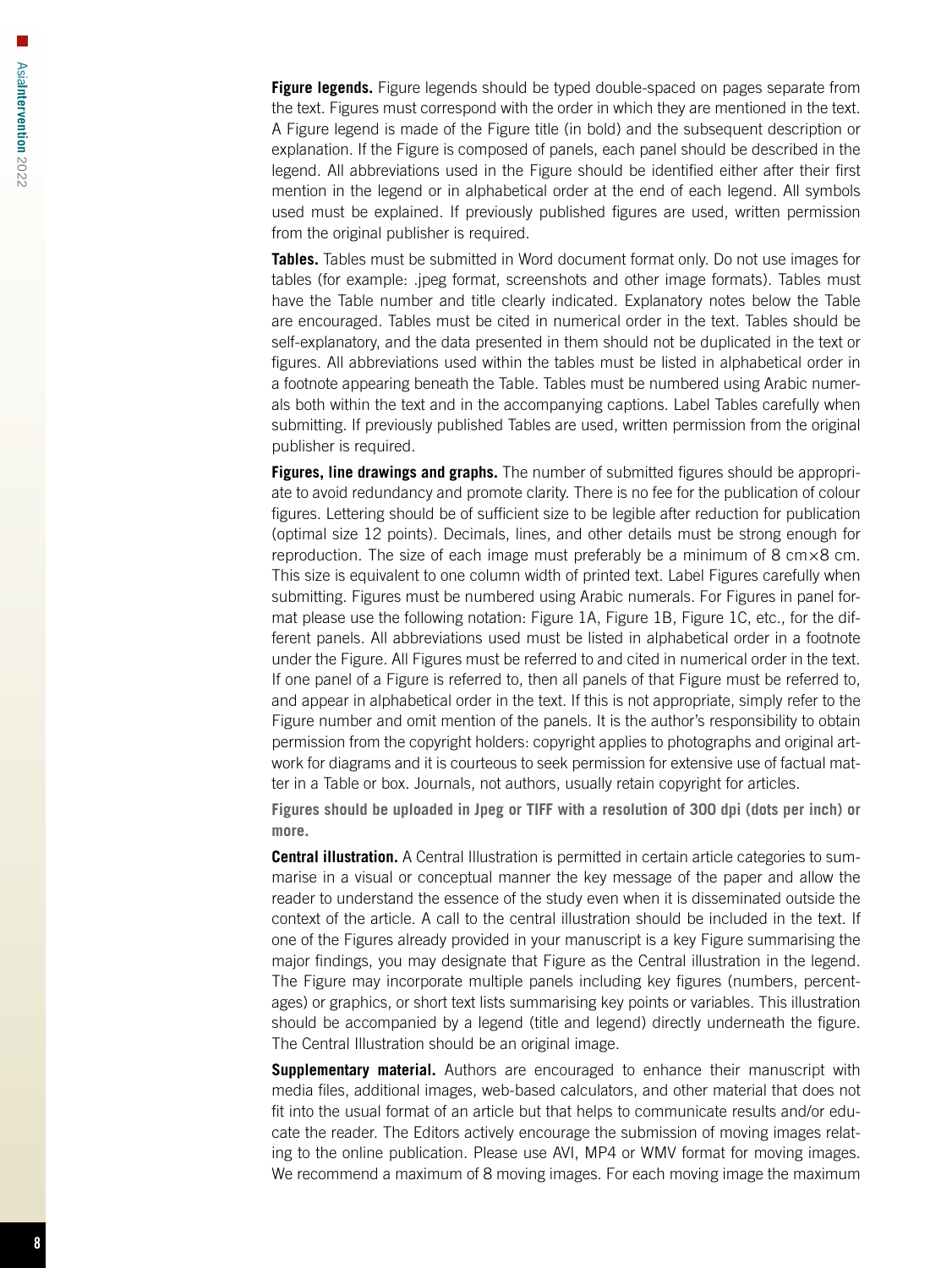size is 1 MB and each should be accompanied by a descriptive legend placed after the References in the manuscript, under the subtitle "Supplementary data". Please contact the Editorial Office at [editorial-office@asiaintervention.org](mailto:editorial-office%40asiaintervention.org?subject=) for moving image submission assistance. References are not permitted in Supplementary material.

Should authors wish to include a supplementary document we ask that it is formatted in the following order:

- Supplementary Main text
- Supplementary Tables
- Supplementary Figure legends
- Supplementary Figures

All supplementary tables should be labelled "Supplementary Table 1" etc. and all Supplementary Figures should be labelled "Supplementary Figure 1" etc. These figures and tables should be called for in chronological order in the main manuscript.

# Resources **Guidelines for reporting**

AsiaIntervention asks the Authors to follow the guidelines for their study type available on the [Equator Network website.](https://www.equator-network.org/)

| <b>Study type</b>             | <b>Guideline for reporting</b>        |  |
|-------------------------------|---------------------------------------|--|
| <b>Randomised trial</b>       | <b>CONSORT</b>                        |  |
| <b>Observational studies</b>  | <b>STROBE</b>                         |  |
| <b>Translational research</b> | <b>ARRIVE</b>                         |  |
| Meta-analysis                 | PRISMA, PRISMA-NMA, PRISMA-IPD, MOSSE |  |
| <b>Study protocol</b>         | <b>SPIRIT, PRISMA-P</b>               |  |

The tables should be uploaded to Editorial manager (in a separate document) at the time of submission. These tables are for review purposes only and will not be published.

# [ICMJE form](https://www.pcronline.com/email/doc-pdf/coi_disclosure_author.pdf)

# Editorial process

After your manuscript has been sent to AIJ, the Editorial Process begins. The [edito](https://www.asiaintervention.org/editorial-board/)[rial Board](https://www.asiaintervention.org/editorial-board/) comprises of several Editors, including the Editor-in-Chief, 6 Deputy Editors, a Guest Editor and a number of Advisory, Section, Consultant and Statistical Editors. The Editors adhere to the Committee on Publication Ethics (COPE) code of conduct and are responsible for maintaining the high standards of the Journal and providing the Authors with appropriate feedback.

# **Technical pre-screening**

Each submitted manuscript undergoes an initial quality check by the Editorial Office. Should the **Instructions for submission** not be adequately adhered to, the manuscript will be returned to the Authors in order for them to address any pending issues. If the manuscript successfully passes through the editorial office pre-screening, it will move to the screening phase.

# **Screening phase**

In the screening phase, the manuscript is read by one or more Editors and internally checked for focus, content, interest, impact and priority in competition with other submissions. The Editors require a **Cover letter** that specifies concisely the significance of the paper, the novelty of the message, the relation to daily practice and the incremental value compared with the existing literature, as well as the strengths of the article and why the Authors feel it is relevant to AsiaIntervention and worthy of publication.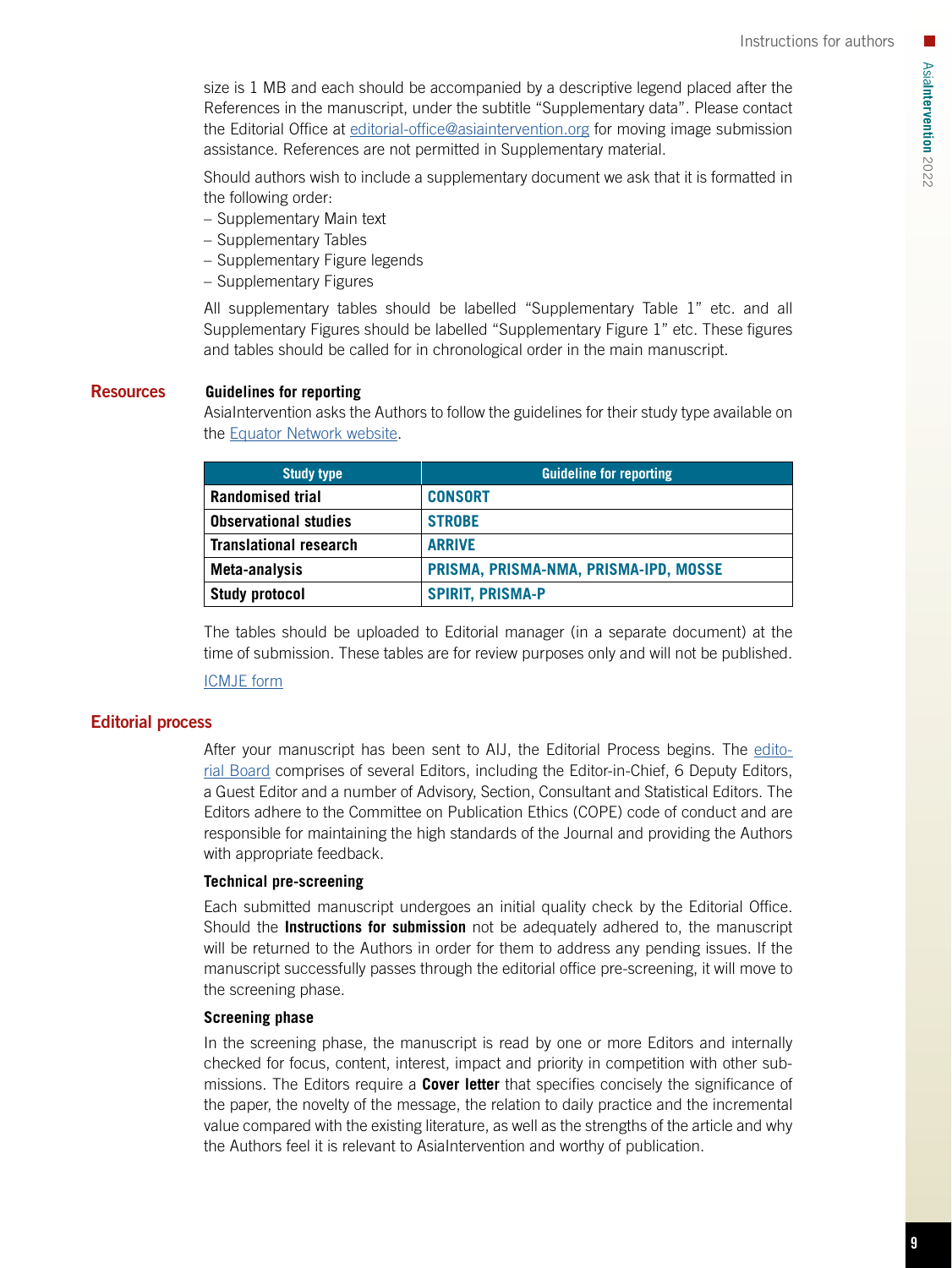The screening phase is primarily focused on the match between your manuscript and AIJ rather than a judgement on the merits of your work. General reasons for the decision to reject upfront typically include i) circumstances where AIJ has other papers already accepted or recently published in a given subject area and therefore the Editors wish to reserve more of the limited journal pages for other subject areas; ii) circumstances where some papers are focused outside the scope of what the Editors feel is appropriate for AIJ; iii) circumstances where it is the Editors' judgement that the paper does not offer enough novelty or a strong enough confirmation of prior findings to assign publishable priority.

If the manuscript successfully passes through the screening phase, it moves to the peerreview phase. Alternatively, a decision letter of rapid reject (Reject-up-Front) is sent, normally in less than one week.

#### **Transfers from EuroIntervention**

Papers that have been offered the option of transfer from EuroIntervention to AsiaIntervention and have already undergone review, should be submitted with a full rebuttal answering to the reviewers comments along with a revised version of the manuscript and a cover letter explaining that it is a 'transfer from EuroIntervention'.

This submission will be viewed by the editorial board or selected specialist editors and will either be accepted based on the revised version (with rebuttal) or will be entered back into the review phase.

#### **Review phase**

When your manuscript is flagged for review, the manuscript moves to one or more Editors with expertise in the topic area. This is a second screening stage during which the handling Editor(s) may feel that the manuscript does not meet the Journal's standards and recommend a reject. Should an Editor wish to decline a manuscript without peer review, the manuscript will move to another Editor upstream in the process for a second opinion. If the manuscript is considered to be of sufficient potential interest and quality to enter the external review phase, external Reviewers who are experts in the field are invited. Typically, AIJ invites 2 Reviewers, but additional Reviewers may be invited at the discretion of the handling Editor if it is felt that the existing reviews are insufficient. External Reviewers are normally given 2 weeks (after accepting the invitation) to provide their written report. During peer review, all manuscripts are considered privileged communications. Reviewers are also asked to refrain from accepting the review task if they have personal, professional, or financial conflicts of interest with authors, institutions or related to a paper's topic. When the comments and recommendations of the external Reviewer are returned to the Office, all handling Editors are asked to formulate a recommendation. The manuscript is then allocated for further discussion in the agenda of the Editorial Board meeting with Deputy Editors and handling Section Editors.

# **Editorial Board meeting**

The Editorial Board, including the Editor-in-Chief, the Deputy Editors and the handling Section Editors meet digitally on a regular basis to discuss all pending manuscripts that are 'decision-ready'.

During the meeting, the discussion is around the scientific merit of the papers and the standards and priorities of the Journal. The discussion is informed by the comments of the external Reviewers and the handling Editors to reach a final agreement and collegial decision. Frequent decisions at this stage are to reject the paper, request re-submission on a de-novo basis or ask the Authors to revise. If the discussion does not reach a consensus, extra reviews, statistical reviewers and/or opinions from field experts may be requested, and the manuscript is re-discussed at a later stage. Finally, all decisions must be seconded by the majority of the Editors.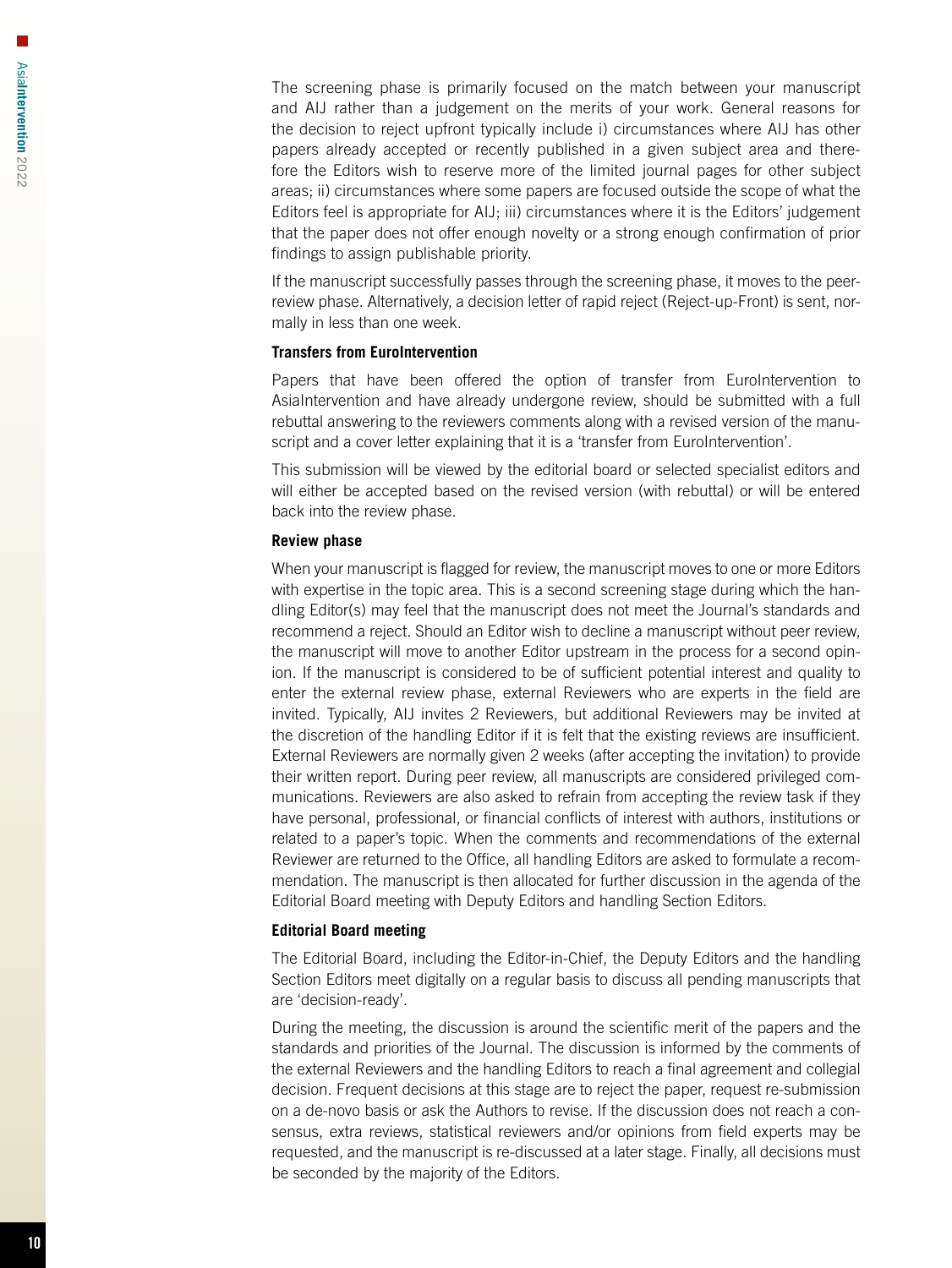# **Decision letter**

At the end of the review process and after the Editorial Board discussion, the Corresponding Author receives a decision letter. This process normally takes less than 5 weeks from initial submission.

# **Revised manuscripts**

If the Authors are asked to revise their manuscript, instructions for resubmission are provided and a timeline is indicated by the Editorial Office. The Authors are asked to respond with a revised manuscript and a rebuttal letter detailing their changes.

By submitting their revised manuscript to AIJ, the Authors confirm the acceptance of all 3 of the following conditions:

- Their total responsibility for the content of the article
- Permission for its publication by AIJ on its website and in the regular edition of the Journal
- Transfer of copyright for the publication of the manuscript to the Published.

After the review process has been completed, if the manuscript is finally accepted, the production process begins.

# **Competing interests**

A Guest Editor is designated to handle the Editorial Process in case of potential conflicts of interest (e.g., when a submission comes from the Institution of the Editor-in-Chief or the Deputy Editors). Editors who have a potential conflict of interest with a given submission do not handle it, and recuse themselves from the discussion of the paper during the Editorial Board meeting to avoid influencing the discussion and the final decision.

# Editorial and publishing policies

# **Authorship**

The authors are responsible for the content of the manuscript. All of the authors should have participated in a meaningful way to the design, performance, analysis and/or reporting of the work and agree to be accountable for all its aspects. All of the authors must have read and approved the manuscript.

Authors included in the manuscript should meet all of the following conditions:

- Substantial contribution to the design and conception or analysis and interpretation of data, or both
- Drafting of the article or revising it critically for important intellectual content
- Final approval of the manuscript submitted to the Journal
- Agreement to be accountable for all aspects of the work in ensuring that questions related to the accuracy or integrity of any part of the article are appropriately investigated and resolved

Any other contributors to the work who do not qualify for Authorship (e.g., those of Authors who participated solely in the collection of data) should be listed in the acknowledgements section.

Please refer to the [ICMJE guidelines on authorship criteria](http://www.icmje.org/recommendations/browse/roles-and-responsibilities/) for more information. A limit to the number of authors that can be submitted is set only for Interventional flashlights (maximum of five [5] authors) and letters to the Editor (maximum of three [3] authors).

# **Informed consent**

Studies involving experimental animals and humans must conform to the guiding principles of the Declaration of Helsinki. The studies must have been approved by the Institutional Committee on Human Research at the author's institution and human subjects must have given informed consent for participation in the study.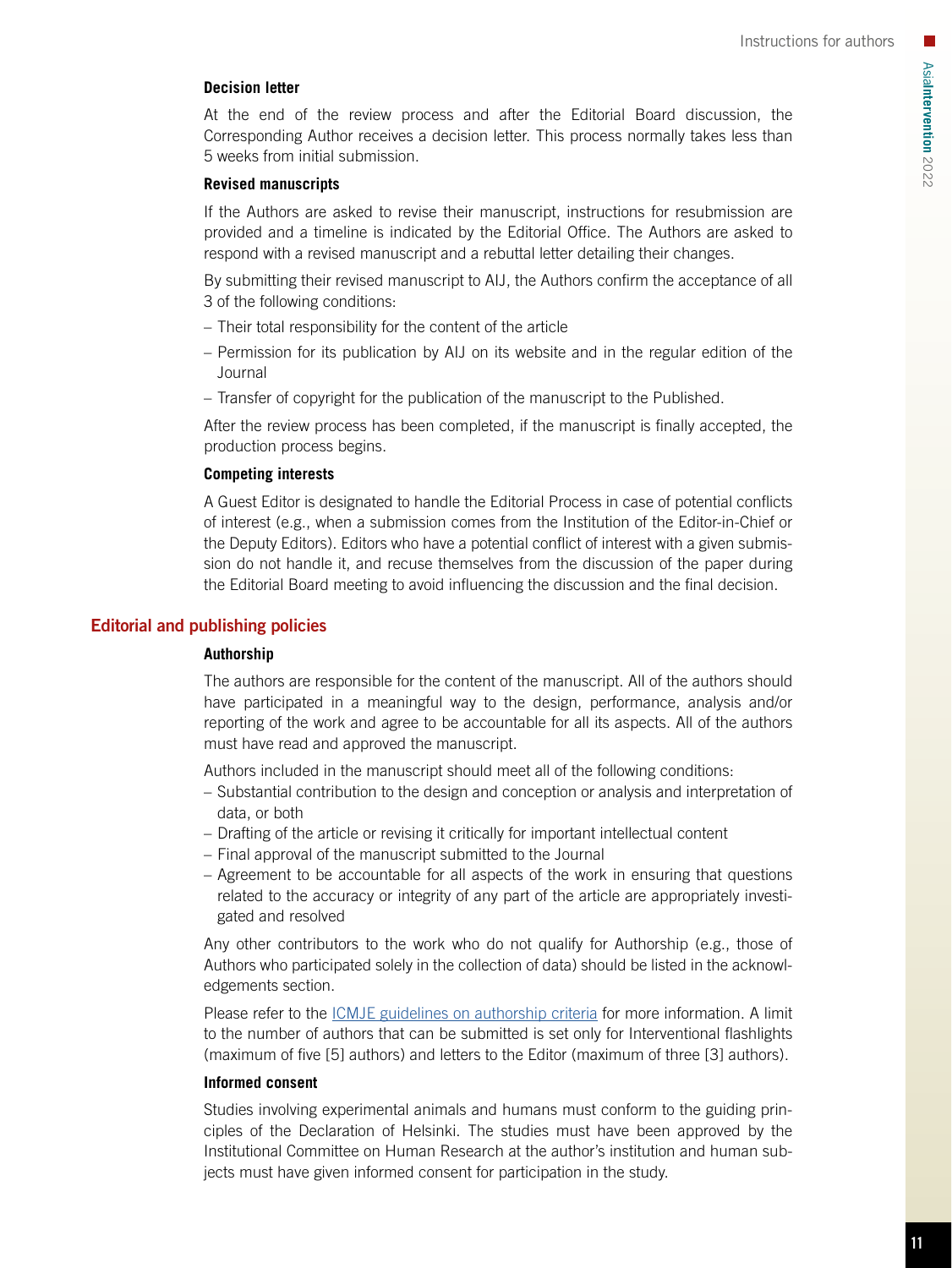Written and signed consent to publish patient descriptions, illustrations or videos should be obtained from all persons who can be identified and sent to the editorial office of AIJ. If such informed consent has not been obtained, personal details of patients included in any part of the paper and in any supplementary materials, illustrations and videos, must be removed before submission. Please also refer to the [ICMJE recommendation](http://www.icmje.org/recommendations/browse/roles-and-responsibilities/protection-of-research-participants.html) on this subject.

#### **Conflict of interest and financial disclosures**

AIJ is committed to publishing articles that are free from commercial influence. To that purpose, any study sponsorship must be fully disclosed, and all the Authors of a paper must make a formal disclosure of any financial associations that might pose a conflict of interest in connection with the submitted article at the time of submission.

The Corresponding Author should collect and upload the **ICMJE** form of each author and will be asked to upload them with the manuscript after the first round of revision, if applicable. The corresponding author is responsible for making sure that in the paper itself the "Conflict of interest statement" corresponds to the information provided on the individual ICMJE forms submitted by the Authors. The manuscript will be sent back to the Authors if one or more of the **ICMJE** forms are missing at the second round of review of the manuscript.

If none of the Authors have a conflict of interest, this must be clearly stated. If one or more of the authors have declared a conflict of interest, the remaining Authors must state clearly that they have no conflicts of interest to declare. Examples of possible conflicts are: consultancies, corporate appointment, stock ownership or other equity interest or patent-licensing arrangements. The manuscript will be sent back to the Authors if the conflict of interest statement of each Author is not indicated in the original submission.

# After acceptance

AsiaIntervention uses highly rigorous standards of editorial, peer, and statistical review to evaluate manuscripts for scientific accuracy, originality, and impact.

After the review process is complete and a decision of final acceptance by the Editorial Board is sent to the Corresponding Author, the manuscript will be published in a forthcoming issue of the Journal. Currently, AIJ releases 2 issues per year (in both print and online format).

#### **Copyright information**

If your manuscript is accepted for publication, the Authors will be fully responsible for the content of their article as it is submitted and will accept all the conditions including transfer of copyright of publication of the article to the Publisher of AsiaIntervention Journal (Europa Digital & Publishing).

#### **Article production**

Accepted papers will be sent to the Production Department for grammar and clarity checking, and for proofing preparation. Galley proofs will be sent to the Corresponding Author.

It is the responsibility of the corresponding author, on behalf of the co-authors, to check the comments of the Production Department carefully, address the points and queries highlighted, and return the revised galley proofs promptly. If an article is accepted for Fast Track publication, the same steps will be taken with a condensed schedule requiring a shorter time for the Corresponding Author.

The manuscript will not be modified after acceptance (except for grammar, spelling or typographic errors). If the Authors request substantial changes to the text, tables or figures, the manuscript will re-enter the review process.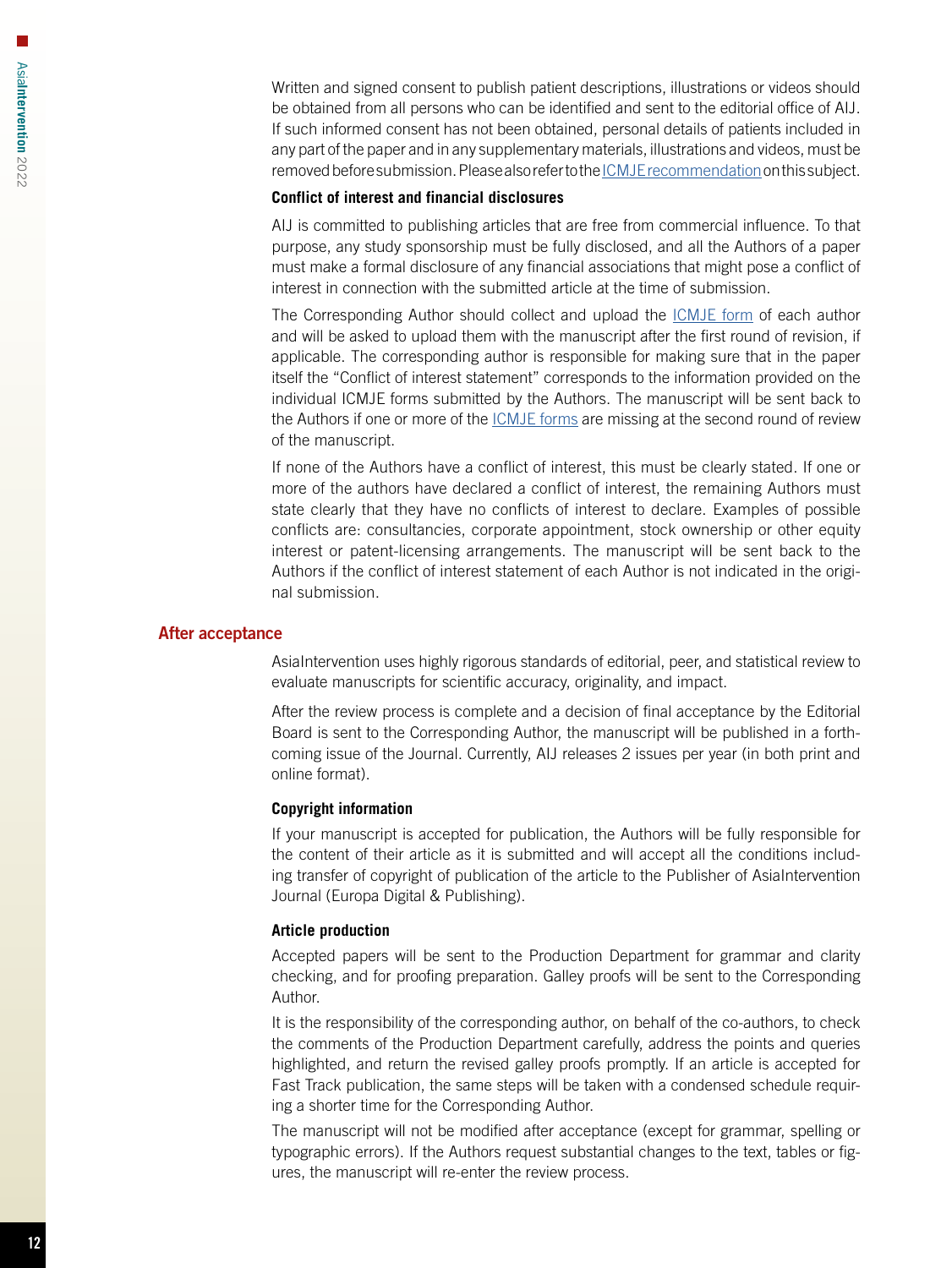# **Article performance**

AIJ promotes content on a regular basis to a broader audience via the [PCRonline website](https://www.pcronline.com/), dedicated newsletters and its social media channels, including **[Twitter](https://twitter.com/AsiaInterv) and [Facebook](https://www.facebook.com/AsiaIntervention)**, WeChat etc.

# **Retraction and editorial expression of concern**

If scientific misconduct is alleged, or concerns are otherwise raised about the conduct or integrity of work described in submitted or published papers, the Editorial Board of AIJ will follow the recommendation of Committee on Publication Ethics (COPE) and International Committee of Medical Journal Editors (ICMJE) and will conduct an investigation.

The Board of AsiaIntervention will consult the members of the Ethics Committee and contact the authors with their concerns. Should the Journal find evidence of a misconduct, the article will be retracted or an Editorial Expression of Concern will be published. The Authors and their Superiors will be contacted along with their Institution, and the Reviewers and the Readers will be informed.

# Rights & permissions

We kindly ask that any authors seeking permission to reuse tables or figure, previously published in AIJ, contact the editorial office.

# Frequently asked questions

# *How can I submit a manuscript to AsiaIntervention?*

You can submit your paper by using our<https://www.editorialmanager.com/aij>

# *What types of articles are published by AsiaIntervention?*

AIJ publishes peer-reviewed articles in English over the entire spectrum of diagnostics and interventions in cardiovascular medicine. In addition to clinical and translational research studies, AIJ publishes Expert reviews, meta-analyses, trial design papers, short reports, editorials and viewpoints. Case reports are not considered for publication except when they include striking images of significant educational value and are submitted in the form of an 'Interventional flashlight'.

# *Can I submit a review article?*

Review articles are generally on invitation only. If you wish to propose a review article, we kindly ask that the authors email the editorial office with information on the submission, detailing the intended synopsis.

# *Can I ask for fast-track review?*

AsiaIntervention does not offer Fast Track Review at this time.

# *Are there limitations to the number of co-authors for a manuscript?*

For most article categories, No. However, each author must have contributed significantly to the manuscript according [to ICJME criteria for authorship](http://www.icmje.org/recommendations/browse/roles-and-responsibilities/). All individuals who meet these criteria must be listed as authors on the manuscript title page and in Editorial Manager System. A limit to the number of authors that can be submitted is set for Interventional flashlights (maximum of five [5] authors) and Letters to the Editor (maximum of three [3] authors).

# *Are there limitations to the number of words for a manuscript?*

Yes. The number of pages in AsiaIntervention is limited, therefore we are strict regarding the maximum number of words for each paper. The maximum word count depends on the Article category. For any text exceeding the word limit, an upload of supplementary material is permitted.